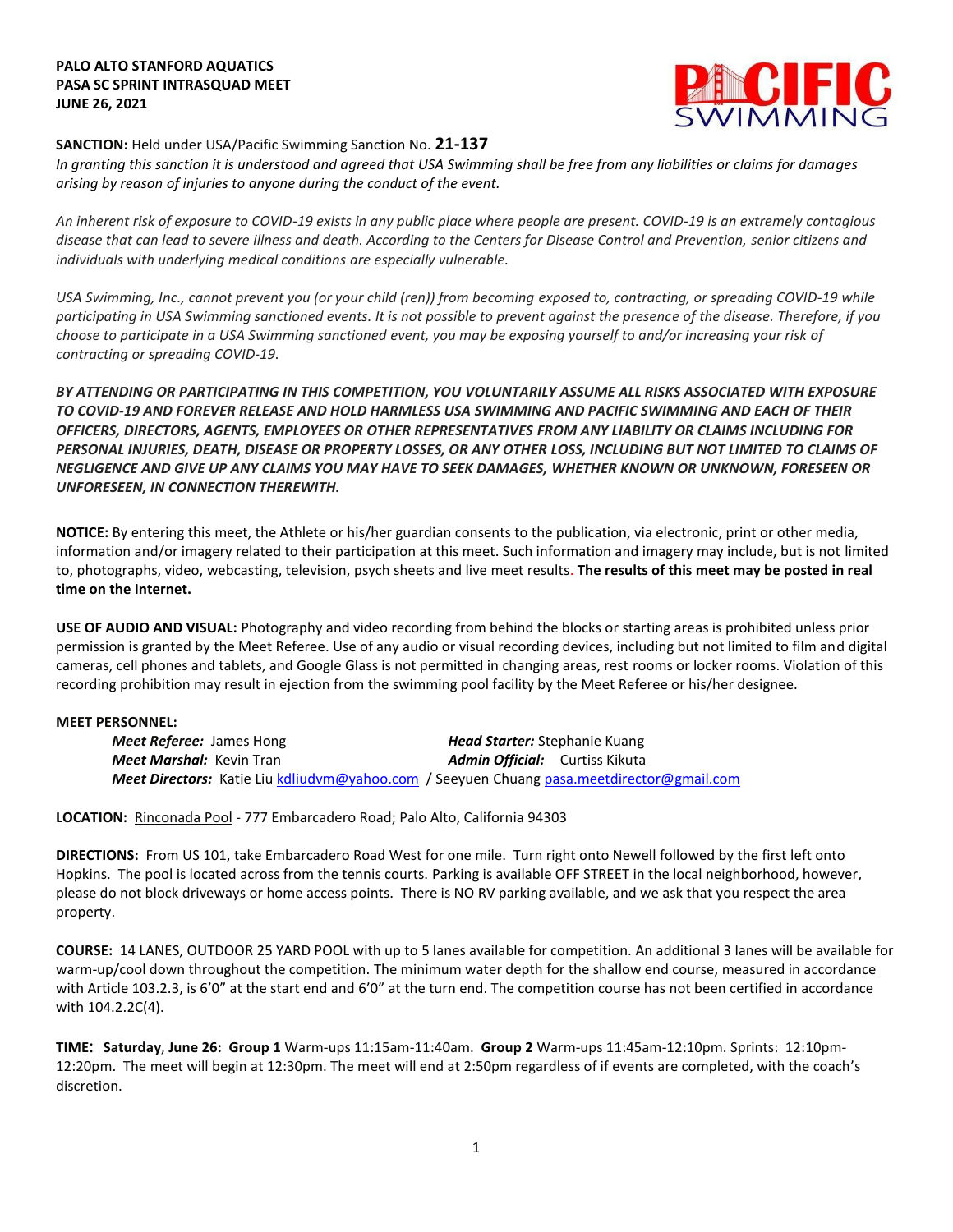# **RULES**

- Current USA and Pacific Swimming rules and warm-up procedures will govern the meet. A copy of these procedures will be posted at the Clerk-of-Course and emailed out in advance.
- All applicable adults participating in or associated with this meet, acknowledge that they are subject to the provisions of the USA Swimming Minor Athlete Abuse Prevention Policy ("MAAPP"), and that they understand that compliance with the MAAPP policy is a condition of participation in the conduct of this competition.
- All events are timed finals.
- All events will be seeded and swum FAST to Slow.
- Athletes may compete in a maximum total of **3** events AS TIME PERMITS.
- Entries will be accepted until the number of splashes exceeds the estimated timeline, per the "Four-Hour Rule," based on the Athletes age and gender.
- If local conditions warrant it the Meet Referee, with the concurrence of the Meet Director, may require a mandatory scratch down. Immediate cash refunds will be made for any mandatory scratches.
- Face mask required for all athletes, officials, and meet personnel.
- The local facilities guidelines, restrictions and interpretations of the local public health guidelines shall be followed at this meet.
- **All Coaches and Officials must wear their USA Swimming membership cards in a visible manner.**

**UNACCOMPANIED ATHLETES:** Any USA Swimming Athlete-Member competing at the meet must be accompanied by a USA Swimming Member-Coach for the purposes of Athlete supervision during warm-up, competition and warm-down. If a Coach-Member of the Athlete's USA Swimming Club does not attend the meet to serve in said supervisory capacity, it is the responsibility of the Athlete or the Athlete's legal guardian to arrange for supervision by a USA Swimming Member-Coach. The Meet Director or Meet Referee may assist the Athlete in making arrangements for such supervision; however, it is recommended that such arrangements be made in advance of the meet by the Athlete's USA Swimming Club Member-Coach.

**RACING STARTS:** Athletes must be certified by a USA Swimming member-coach as being proficient in performing a racing start or must start the race in the water. It is the responsibility of the Athlete or the Athlete's legal guardian to ensure compliance with this requirement.

# **RESTRICTIONS**

- Smoking and the use of other tobacco products is prohibited on the pool deck, in the locker rooms, in spectator seating, on standing areas and in all areas used by Athletes, during the meet and during warm-up periods.
- Sale and use of alcoholic beverages is prohibited in all areas of the meet venue.
- No glass containers are allowed in the meet venue.
- No propane heater is permitted except for snack bar/meet operations.
- All shelters must be properly secured.
- Deck Changes are prohibited.
- Destructive devices, to include but not limited to, explosive devices and equipment, firearms (open or concealed), blades, knives, mace, stun guns and blunt objects are strictly prohibited in the swimming facility and its surrounding areas. If observed, the Meet Referee or his/her designee may ask that these devices be stored safely away from the public or removed from the facility. Noncompliance may result in the reporting to law enforcement authorities and ejection from the facility. Law enforcement officers (LEO) are exempt per applicable laws.
- Operation of a drone, or any other flying apparatus, is prohibited over the venue (pools, Athlete/Coach areas, Spectator areas and open ceiling locker rooms) any time Athletes, Coaches, Officials and/or Spectators are present.
- No parents or spectators are permitted on campus outside of drop off and pick-up times. No congregating at the gates or use of facilities including restrooms is permitted to those not entered in the session or actively working. All Santa Clara County directives will be followed throughout the event. Any parents or spectators who cannot follow the guidelines may cause removal of their athlete from the meet and be asked to leave the facility.
- All persons entering the facility will be required to go through the Covid19 checkpoint process. Any patrons with a cough, fever, shortness of breath or exposure to anyone with Covid19 will not be permitted into the facility. Staff and Meet personnel may be required to complete further protocols including a temperature check if required by the Santa Clara County Health Officer.

# **ELIGIBILITY**

● Athletes must be current members of USA Swimming and enter their name and registration number on the meet entry form as they are shown on their Registration Card. If this is not done, it may be difficult to match the Athlete with the